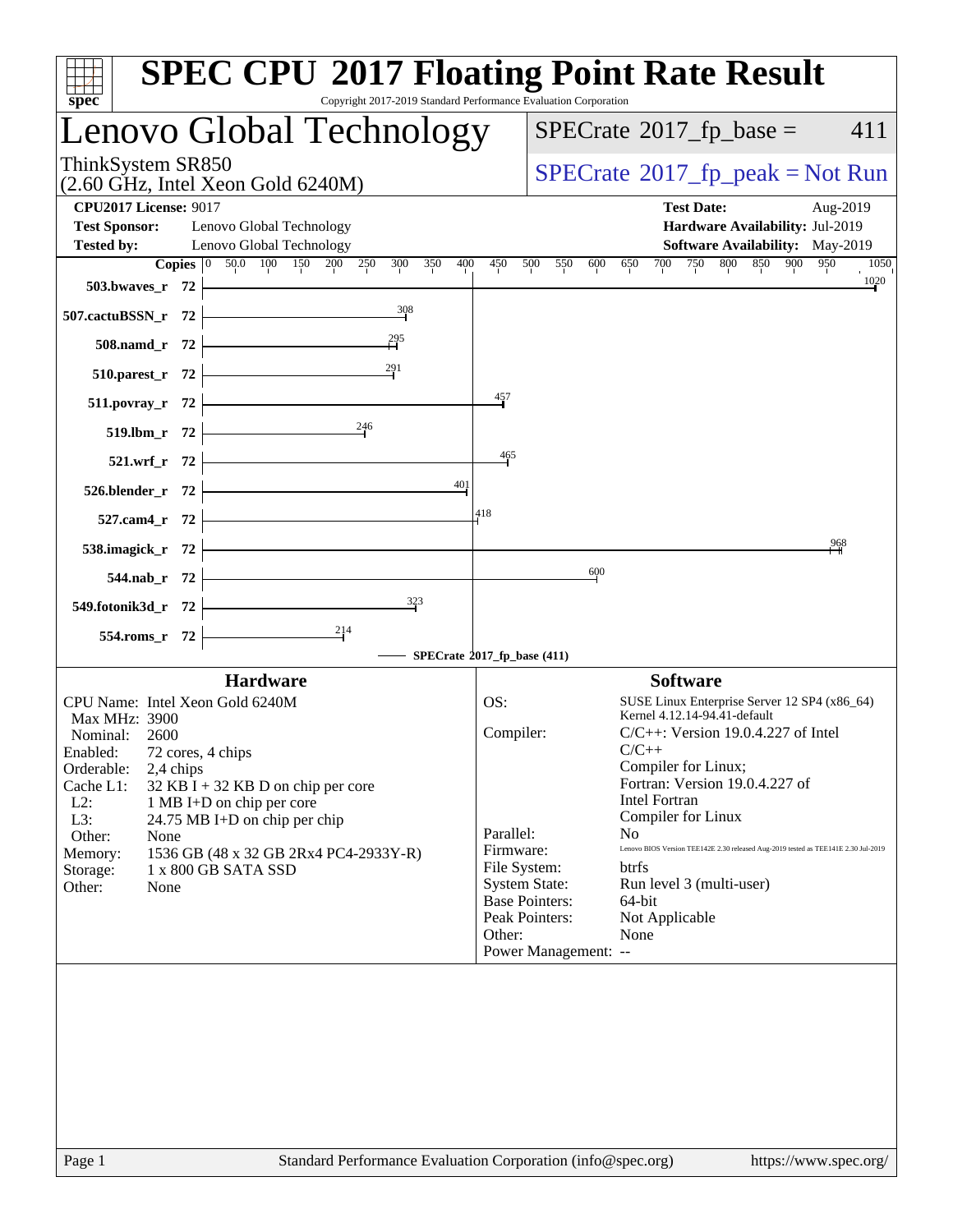

#### **[SPEC CPU](http://www.spec.org/auto/cpu2017/Docs/result-fields.html#SPECCPU2017FloatingPointRateResult)[2017 Floating Point Rate Result](http://www.spec.org/auto/cpu2017/Docs/result-fields.html#SPECCPU2017FloatingPointRateResult)** Copyright 2017-2019 Standard Performance Evaluation Corporation

## Lenovo Global Technology

(2.60 GHz, Intel Xeon Gold 6240M)

ThinkSystem SR850<br>  $\begin{array}{c}\n\text{SPECrate} \textcircled{2017\_fp\_peak} = \text{Not Run} \\
\text{SPECrate} \textcircled{2017\_fp\_peak} = \text{Not Run} \\
\end{array}$  $\begin{array}{c}\n\text{SPECrate} \textcircled{2017\_fp\_peak} = \text{Not Run} \\
\text{SPECrate} \textcircled{2017\_fp\_peak} = \text{Not Run} \\
\end{array}$  $\begin{array}{c}\n\text{SPECrate} \textcircled{2017\_fp\_peak} = \text{Not Run} \\
\text{SPECrate} \textcircled{2017\_fp\_peak} = \text{Not Run} \\
\end{array}$  $SPECTate$ <sup>®</sup>[2017\\_fp\\_base =](http://www.spec.org/auto/cpu2017/Docs/result-fields.html#SPECrate2017fpbase) 411

**[Test Sponsor:](http://www.spec.org/auto/cpu2017/Docs/result-fields.html#TestSponsor)** Lenovo Global Technology **[Hardware Availability:](http://www.spec.org/auto/cpu2017/Docs/result-fields.html#HardwareAvailability)** Jul-2019

**[CPU2017 License:](http://www.spec.org/auto/cpu2017/Docs/result-fields.html#CPU2017License)** 9017 **[Test Date:](http://www.spec.org/auto/cpu2017/Docs/result-fields.html#TestDate)** Aug-2019 **[Tested by:](http://www.spec.org/auto/cpu2017/Docs/result-fields.html#Testedby)** Lenovo Global Technology **[Software Availability:](http://www.spec.org/auto/cpu2017/Docs/result-fields.html#SoftwareAvailability)** May-2019

#### **[Results Table](http://www.spec.org/auto/cpu2017/Docs/result-fields.html#ResultsTable)**

|                                   |               |                |                | <b>Base</b>    |       |                |       | <b>Peak</b>   |                |              |                |              |                |              |
|-----------------------------------|---------------|----------------|----------------|----------------|-------|----------------|-------|---------------|----------------|--------------|----------------|--------------|----------------|--------------|
| <b>Benchmark</b>                  | <b>Copies</b> | <b>Seconds</b> | Ratio          | <b>Seconds</b> | Ratio | <b>Seconds</b> | Ratio | <b>Copies</b> | <b>Seconds</b> | <b>Ratio</b> | <b>Seconds</b> | <b>Ratio</b> | <b>Seconds</b> | <b>Ratio</b> |
| 503.bwaves_r                      | 72            | 707            | 1020           | 706            | 1020  | 705            | 1020  |               |                |              |                |              |                |              |
| 507.cactuBSSN r                   | 72            | 296            | 308            | 296            | 308   | 295            | 309   |               |                |              |                |              |                |              |
| $508$ .namd $r$                   | 72            | 242            | 283            | 232            | 295   | 232            | 295   |               |                |              |                |              |                |              |
| $510.parest_r$                    | 72            | 648            | 291            | 648            | 291   | 649            | 290   |               |                |              |                |              |                |              |
| 511.povray_r                      | 72            | 369            | 456            | 368            | 457   | 367            | 458   |               |                |              |                |              |                |              |
| 519.lbm r                         | 72            | 308            | 247            | 308            | 246   | 309            | 246   |               |                |              |                |              |                |              |
| $521.wrf_r$                       | 72            | 348            | 463            | 347            | 465   | 347            | 465   |               |                |              |                |              |                |              |
| 526.blender r                     | 72            | 273            | 402            | 273            | 401   | 273            | 401   |               |                |              |                |              |                |              |
| $527$ .cam $4r$                   | 72            | 301            | 418            | 301            | 418   | 301            | 418   |               |                |              |                |              |                |              |
| 538.imagick_r                     | 72            | <b>185</b>     | 968            | 188            | 954   | 184            | 972   |               |                |              |                |              |                |              |
| 544.nab r                         | 72            | 202            | 600            | 202            | 599   | 202            | 600   |               |                |              |                |              |                |              |
| 549.fotonik3d r                   | 72            | 868            | 323            | 867            | 323   | 866            | 324   |               |                |              |                |              |                |              |
| $554$ .roms_r                     | 72            | 533            | 215            | 534            | 214   | 536            | 213   |               |                |              |                |              |                |              |
| $SPECrate^{\circ}2017$ _fp_base = |               |                | 411            |                |       |                |       |               |                |              |                |              |                |              |
| $SPECrate^{\circ}2017$ fp peak =  |               |                | <b>Not Run</b> |                |       |                |       |               |                |              |                |              |                |              |

Results appear in the [order in which they were run](http://www.spec.org/auto/cpu2017/Docs/result-fields.html#RunOrder). Bold underlined text [indicates a median measurement.](http://www.spec.org/auto/cpu2017/Docs/result-fields.html#Median)

#### **[Submit Notes](http://www.spec.org/auto/cpu2017/Docs/result-fields.html#SubmitNotes)**

 The numactl mechanism was used to bind copies to processors. The config file option 'submit' was used to generate numactl commands to bind each copy to a specific processor. For details, please see the config file.

### **[Operating System Notes](http://www.spec.org/auto/cpu2017/Docs/result-fields.html#OperatingSystemNotes)**

Stack size set to unlimited using "ulimit -s unlimited"

#### **[General Notes](http://www.spec.org/auto/cpu2017/Docs/result-fields.html#GeneralNotes)**

Environment variables set by runcpu before the start of the run: LD\_LIBRARY\_PATH = "/home/cpu2017-1.0.5-ic19.0u4/lib/intel64"

 Binaries compiled on a system with 1x Intel Core i9-799X CPU + 32GB RAM memory using Redhat Enterprise Linux 7.5 Transparent Huge Pages enabled by default Prior to runcpu invocation Filesystem page cache synced and cleared with: sync; echo 3> /proc/sys/vm/drop\_caches runcpu command invoked through numactl i.e.: numactl --interleave=all runcpu <etc> NA: The test sponsor attests, as of date of publication, that CVE-2017-5754 (Meltdown) is mitigated in the system as tested and documented.

**(Continued on next page)**

| Page 2<br>Standard Performance Evaluation Corporation (info@spec.org) | https://www.spec.org/ |
|-----------------------------------------------------------------------|-----------------------|
|-----------------------------------------------------------------------|-----------------------|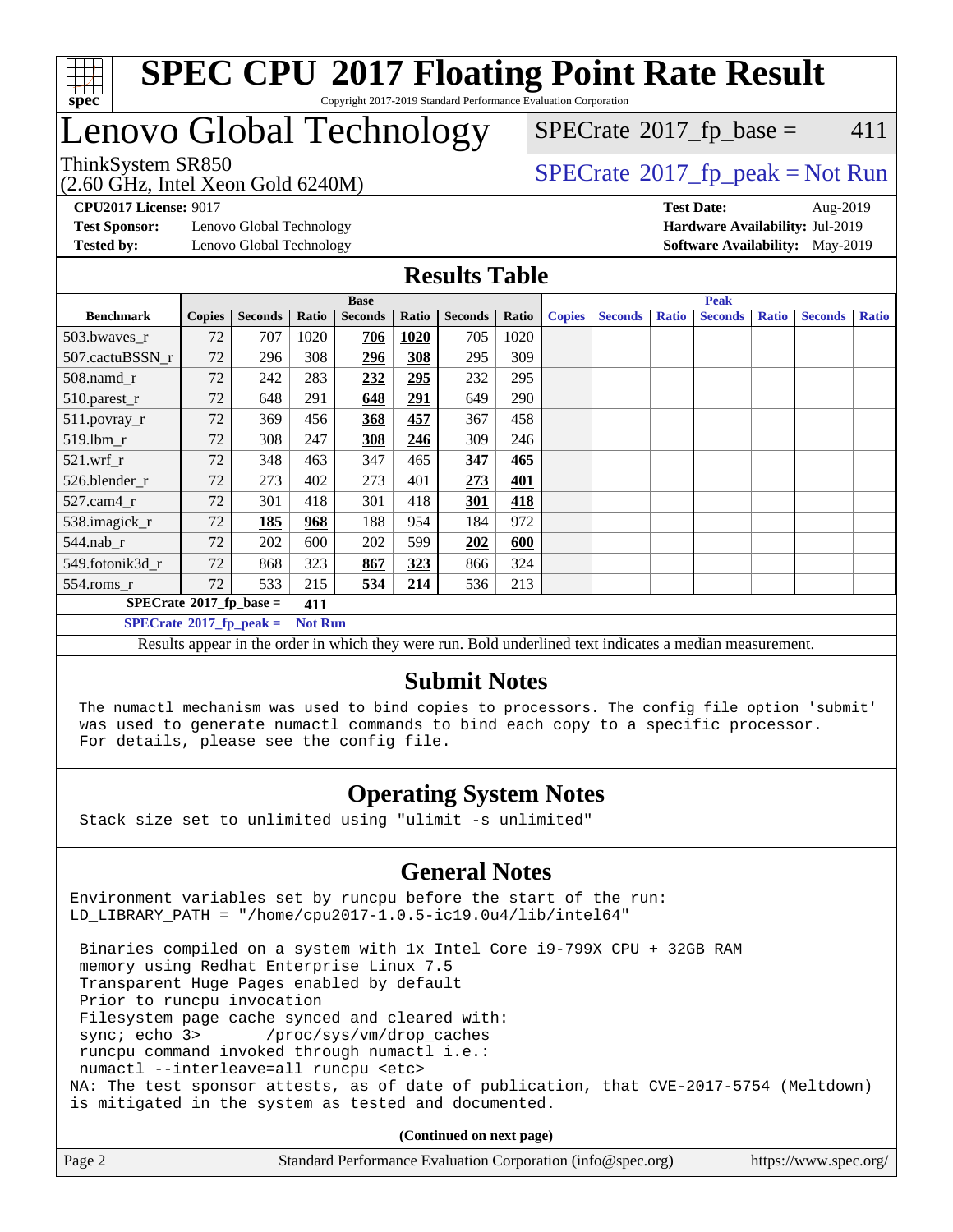

Copyright 2017-2019 Standard Performance Evaluation Corporation

## Lenovo Global Technology

 $SPECTate$ <sup>®</sup>[2017\\_fp\\_base =](http://www.spec.org/auto/cpu2017/Docs/result-fields.html#SPECrate2017fpbase) 411

(2.60 GHz, Intel Xeon Gold 6240M)

ThinkSystem SR850<br>  $SPECrate^{\circ}2017$  $SPECrate^{\circ}2017$  fp\_peak = Not Run

**[Test Sponsor:](http://www.spec.org/auto/cpu2017/Docs/result-fields.html#TestSponsor)** Lenovo Global Technology **[Hardware Availability:](http://www.spec.org/auto/cpu2017/Docs/result-fields.html#HardwareAvailability)** Jul-2019 **[Tested by:](http://www.spec.org/auto/cpu2017/Docs/result-fields.html#Testedby)** Lenovo Global Technology **[Software Availability:](http://www.spec.org/auto/cpu2017/Docs/result-fields.html#SoftwareAvailability)** May-2019

**[CPU2017 License:](http://www.spec.org/auto/cpu2017/Docs/result-fields.html#CPU2017License)** 9017 **[Test Date:](http://www.spec.org/auto/cpu2017/Docs/result-fields.html#TestDate)** Aug-2019

#### **[General Notes \(Continued\)](http://www.spec.org/auto/cpu2017/Docs/result-fields.html#GeneralNotes)**

Yes: The test sponsor attests, as of date of publication, that CVE-2017-5753 (Spectre variant 1) is mitigated in the system as tested and documented. Yes: The test sponsor attests, as of date of publication, that CVE-2017-5715 (Spectre variant 2) is mitigated in the system as tested and documented. Yes: The test sponsor attests, as of date of publication, that CVE-2018-3640 (Spectre variant 3a) is mitigated in the system as tested and documented. Yes: The test sponsor attests, as of date of publication, that CVE-2018-3639 (Spectre variant 4) is mitigated in the system as tested and documented.

### **[Platform Notes](http://www.spec.org/auto/cpu2017/Docs/result-fields.html#PlatformNotes)**

Page 3 Standard Performance Evaluation Corporation [\(info@spec.org\)](mailto:info@spec.org) <https://www.spec.org/> BIOS configuration: Choose Operating Mode set to Maximum Performance Choose Operating Mode set to Custom Mode C-states set to Legacy Hyper-Threading set to Disable SNC set to Enable Sysinfo program /home/cpu2017-1.0.5-ic19.0u4/bin/sysinfo Rev: r5974 of 2018-05-19 9bcde8f2999c33d61f64985e45859ea9 running on linux-9o83 Sat Aug 10 05:03:59 2019 SUT (System Under Test) info as seen by some common utilities. For more information on this section, see <https://www.spec.org/cpu2017/Docs/config.html#sysinfo> From /proc/cpuinfo model name : Intel(R) Xeon(R) Gold 6240M CPU @ 2.60GHz 4 "physical id"s (chips) 72 "processors" cores, siblings (Caution: counting these is hw and system dependent. The following excerpts from /proc/cpuinfo might not be reliable. Use with caution.) cpu cores : 18 siblings : 18 physical 0: cores 0 1 2 3 4 8 9 10 11 16 17 18 19 20 24 25 26 27 physical 1: cores 0 1 2 3 4 8 9 10 11 16 17 18 19 20 24 25 26 27 physical 2: cores 0 1 2 3 4 8 9 10 11 16 17 18 19 20 24 25 26 27 physical 3: cores 0 1 2 3 4 8 9 10 11 16 17 18 19 20 24 25 26 27 From lscpu: Architecture: x86\_64 CPU op-mode(s): 32-bit, 64-bit Byte Order: Little Endian  $CPU(s):$  72 On-line CPU(s) list: 0-71 Thread(s) per core: 1 Core(s) per socket: 18 **(Continued on next page)**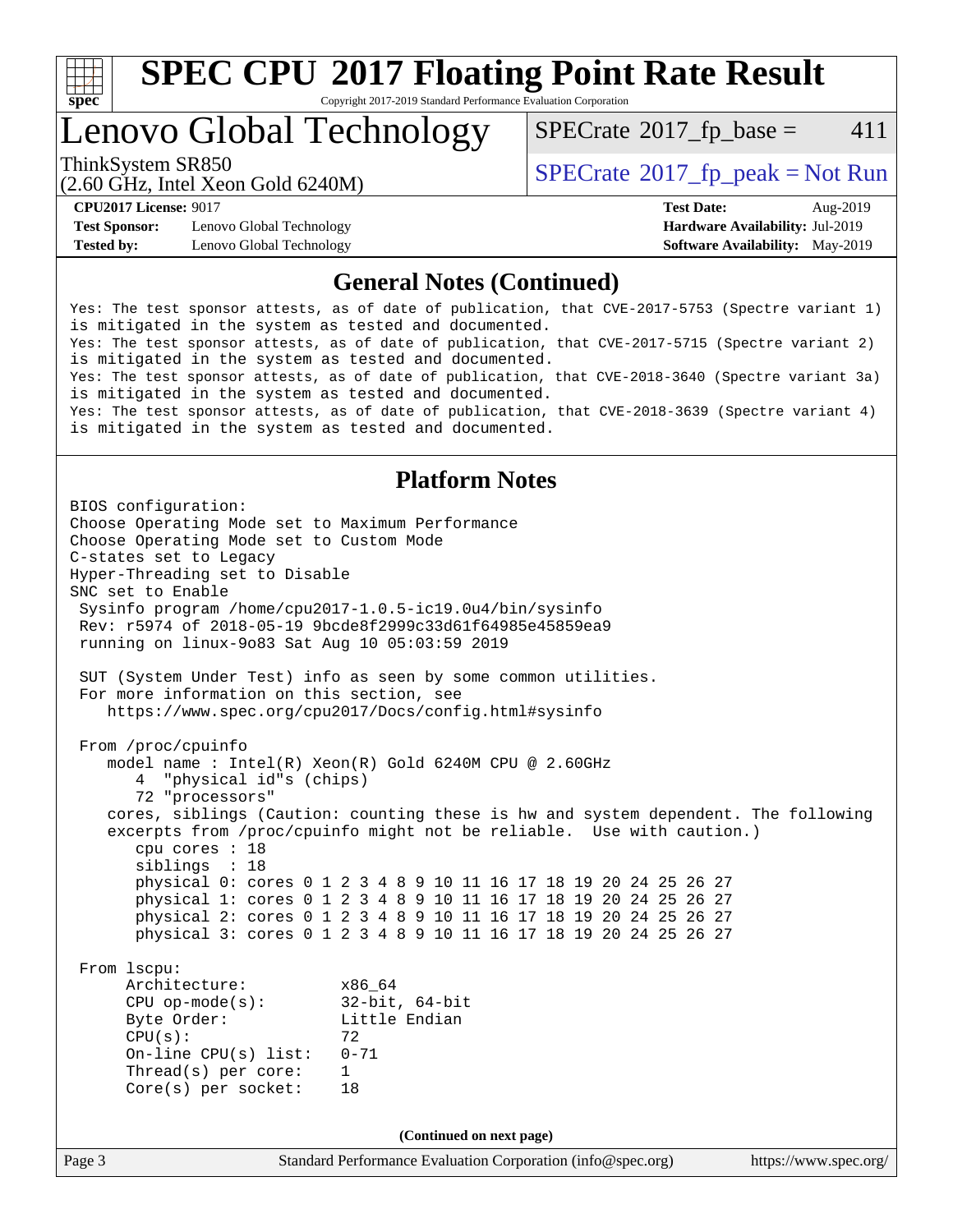

Copyright 2017-2019 Standard Performance Evaluation Corporation

### Lenovo Global Technology

 $SPECTate@2017<sub>fr</sub> base = 411$ 

(2.60 GHz, Intel Xeon Gold 6240M)

ThinkSystem SR850<br>  $\begin{array}{c}\n\text{SPECrate} \textcircled{2017\_fp\_peak} = \text{Not Run} \\
\text{SPECrate} \textcircled{2017\_fp\_peak} = \text{Not Run} \\
\end{array}$  $\begin{array}{c}\n\text{SPECrate} \textcircled{2017\_fp\_peak} = \text{Not Run} \\
\text{SPECrate} \textcircled{2017\_fp\_peak} = \text{Not Run} \\
\end{array}$  $\begin{array}{c}\n\text{SPECrate} \textcircled{2017\_fp\_peak} = \text{Not Run} \\
\text{SPECrate} \textcircled{2017\_fp\_peak} = \text{Not Run} \\
\end{array}$ 

**[CPU2017 License:](http://www.spec.org/auto/cpu2017/Docs/result-fields.html#CPU2017License)** 9017 **[Test Date:](http://www.spec.org/auto/cpu2017/Docs/result-fields.html#TestDate)** Aug-2019

**[Test Sponsor:](http://www.spec.org/auto/cpu2017/Docs/result-fields.html#TestSponsor)** Lenovo Global Technology **[Hardware Availability:](http://www.spec.org/auto/cpu2017/Docs/result-fields.html#HardwareAvailability)** Jul-2019 **[Tested by:](http://www.spec.org/auto/cpu2017/Docs/result-fields.html#Testedby)** Lenovo Global Technology **[Software Availability:](http://www.spec.org/auto/cpu2017/Docs/result-fields.html#SoftwareAvailability)** May-2019

#### **[Platform Notes \(Continued\)](http://www.spec.org/auto/cpu2017/Docs/result-fields.html#PlatformNotes)**

| Socket(s):                            | 4                                                                    |
|---------------------------------------|----------------------------------------------------------------------|
| NUMA $node(s):$                       | 8                                                                    |
| Vendor ID:                            | GenuineIntel                                                         |
| CPU family:                           | 6                                                                    |
| Model:                                | 85                                                                   |
| Model name:                           | $Intel(R)$ Xeon $(R)$ Gold 6240M CPU @ 2.60GHz                       |
| Stepping:                             | 7                                                                    |
| CPU MHz:                              | 2600.000                                                             |
| $CPU$ $max$ $MHz$ :                   | 3900.0000                                                            |
| $CPU$ min $MHz$ :                     | 1000.0000                                                            |
| BogoMIPS:                             | 5200.00                                                              |
| Virtualization:                       | $VT - x$                                                             |
| $L1d$ cache:                          | 32K                                                                  |
| $L1i$ cache:                          | 32K                                                                  |
| $L2$ cache:                           | 1024K                                                                |
| $L3$ cache:                           | 25344K                                                               |
| NUMA node0 CPU(s): 0-2,5,6,9,10,14,15 |                                                                      |
| NUMA node1 CPU(s):                    | 3, 4, 7, 8, 11 - 13, 16, 17                                          |
| NUMA node2 CPU(s):                    | 18-20, 23, 24, 27, 28, 32, 33                                        |
| NUMA node3 CPU(s):                    | 21, 22, 25, 26, 29 – 31, 34, 35                                      |
| NUMA node4 CPU(s):                    | 36-38,41,42,45,46,50,51                                              |
| NUMA node5 CPU(s):                    | 39, 40, 43, 44, 47–49, 52, 53                                        |
| NUMA node6 CPU(s):                    | 54-56,59,60,63,64,68,69                                              |
|                                       | NUMA node7 CPU(s): 57,58,61,62,65-67,70,71                           |
| Flaqs:                                | fpu vme de pse tsc msr pae mce cx8 apic sep mt:                      |
|                                       | pat pse36 clflush dts acpi mmx fxsr sse sse2 ss ht tm pbe syscall nx |

rr pge mca cmov pdpe1gb rdtscp lm constant\_tsc art arch\_perfmon pebs bts rep\_good nopl xtopology nonstop\_tsc cpuid aperfmperf pni pclmulqdq dtes64 monitor ds\_cpl vmx smx est tm2 ssse3 sdbg fma cx16 xtpr pdcm pcid dca sse4\_1 sse4\_2 x2apic movbe popcnt tsc\_deadline\_timer aes xsave avx f16c rdrand lahf\_lm abm 3dnowprefetch cpuid\_fault epb cat\_l3 cdp\_l3 invpcid\_single intel\_ppin ssbd mba ibrs ibpb stibp tpr\_shadow vnmi flexpriority ept vpid fsgsbase tsc\_adjust bmi1 hle avx2 smep bmi2 erms invpcid rtm cqm mpx rdt\_a avx512f avx512dq rdseed adx smap clflushopt clwb intel\_pt avx512cd avx512bw avx512vl xsaveopt xsavec xgetbv1 xsaves cqm\_llc cqm\_occup\_llc cqm\_mbm\_total cqm\_mbm\_local dtherm ida arat pln pts pku ospke avx512\_vnni flush\_l1d arch\_capabilities

 /proc/cpuinfo cache data cache size : 25344 KB

 From numactl --hardware WARNING: a numactl 'node' might or might not correspond to a physical chip. available: 8 nodes (0-7) node 0 cpus: 0 1 2 5 6 9 10 14 15 node 0 size: 193133 MB node 0 free: 192813 MB node 1 cpus: 3 4 7 8 11 12 13 16 17 node 1 size: 193500 MB

**(Continued on next page)**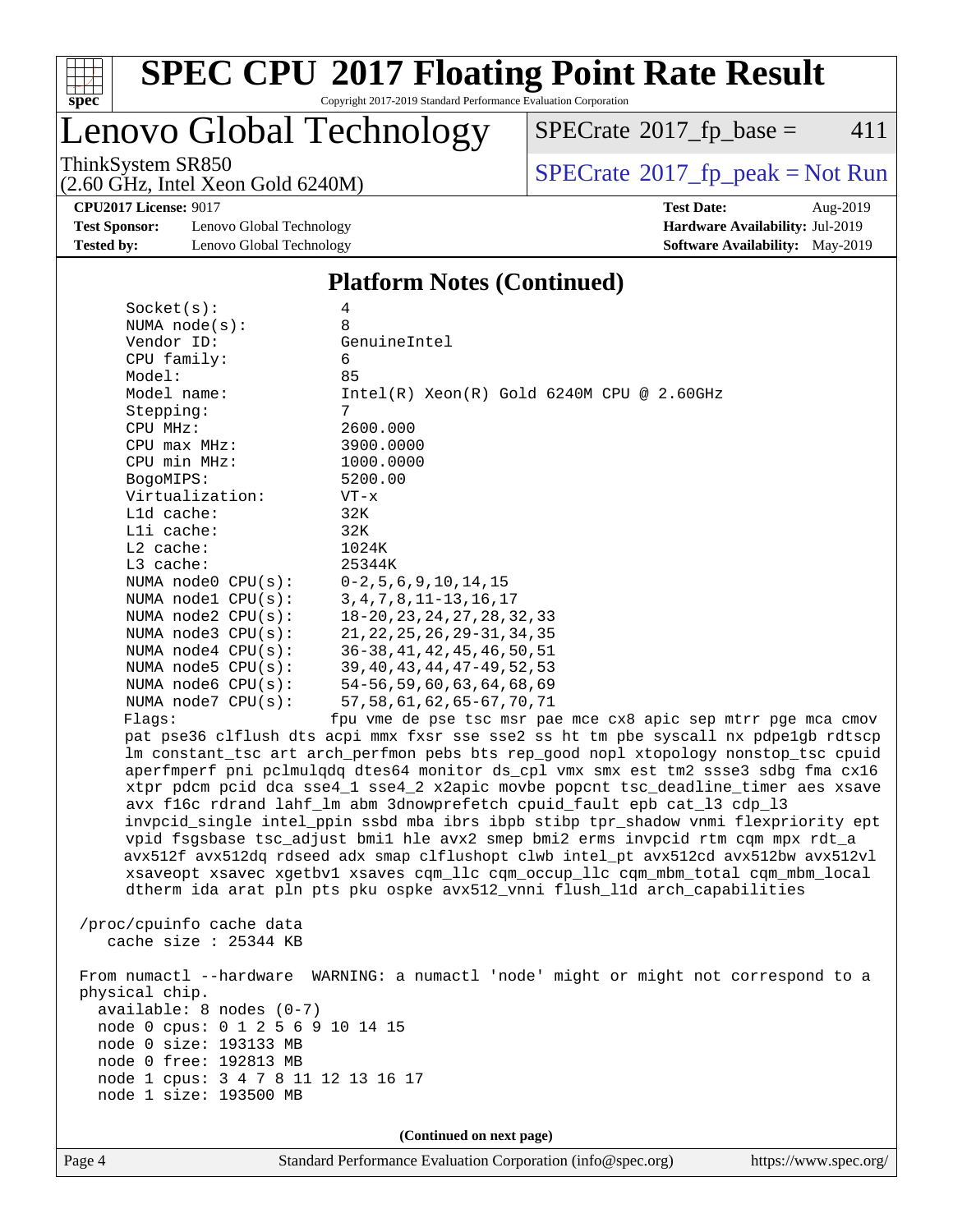

Copyright 2017-2019 Standard Performance Evaluation Corporation

Lenovo Global Technology

 $SPECTate$ <sup>®</sup>[2017\\_fp\\_base =](http://www.spec.org/auto/cpu2017/Docs/result-fields.html#SPECrate2017fpbase) 411

(2.60 GHz, Intel Xeon Gold 6240M)

ThinkSystem SR850<br>(2.60 GHz, Intel Xeon Gold 6240M)  $\begin{array}{c} | \text{SPECrate} \textdegree 2017\_fp\_peak = Not Run \end{array}$  $\begin{array}{c} | \text{SPECrate} \textdegree 2017\_fp\_peak = Not Run \end{array}$  $\begin{array}{c} | \text{SPECrate} \textdegree 2017\_fp\_peak = Not Run \end{array}$ 

**[Test Sponsor:](http://www.spec.org/auto/cpu2017/Docs/result-fields.html#TestSponsor)** Lenovo Global Technology **[Hardware Availability:](http://www.spec.org/auto/cpu2017/Docs/result-fields.html#HardwareAvailability)** Jul-2019 **[Tested by:](http://www.spec.org/auto/cpu2017/Docs/result-fields.html#Testedby)** Lenovo Global Technology **[Software Availability:](http://www.spec.org/auto/cpu2017/Docs/result-fields.html#SoftwareAvailability)** May-2019

**[CPU2017 License:](http://www.spec.org/auto/cpu2017/Docs/result-fields.html#CPU2017License)** 9017 **[Test Date:](http://www.spec.org/auto/cpu2017/Docs/result-fields.html#TestDate)** Aug-2019

#### **[Platform Notes \(Continued\)](http://www.spec.org/auto/cpu2017/Docs/result-fields.html#PlatformNotes)**

Page 5 Standard Performance Evaluation Corporation [\(info@spec.org\)](mailto:info@spec.org) <https://www.spec.org/> node 1 free: 193263 MB node 2 cpus: 18 19 20 23 24 27 28 32 33 node 2 size: 193528 MB node 2 free: 193388 MB node 3 cpus: 21 22 25 26 29 30 31 34 35 node 3 size: 193528 MB node 3 free: 193384 MB node 4 cpus: 36 37 38 41 42 45 46 50 51 node 4 size: 193528 MB node 4 free: 193383 MB node 5 cpus: 39 40 43 44 47 48 49 52 53 node 5 size: 193528 MB node 5 free: 193390 MB node 6 cpus: 54 55 56 59 60 63 64 68 69 node 6 size: 193528 MB node 6 free: 193393 MB node 7 cpus: 57 58 61 62 65 66 67 70 71 node 7 size: 193526 MB node 7 free: 193388 MB node distances: node 0 1 2 3 4 5 6 7 0: 10 11 21 21 21 21 31 31 1: 11 10 21 21 21 21 31 31 2: 21 21 10 11 31 31 21 21 3: 21 21 11 10 31 31 21 21 4: 21 21 31 31 10 11 21 21 5: 21 21 31 31 11 10 21 21 6: 31 31 21 21 21 21 10 11 7: 31 31 21 21 21 21 11 10 From /proc/meminfo MemTotal: 1584952036 kB HugePages\_Total: 0 Hugepagesize: 2048 kB From /etc/\*release\* /etc/\*version\* SuSE-release: SUSE Linux Enterprise Server 12 (x86\_64) VERSION = 12 PATCHLEVEL = 4 # This file is deprecated and will be removed in a future service pack or release. # Please check /etc/os-release for details about this release. os-release: NAME="SLES" VERSION="12-SP4" VERSION\_ID="12.4" PRETTY\_NAME="SUSE Linux Enterprise Server 12 SP4" **(Continued on next page)**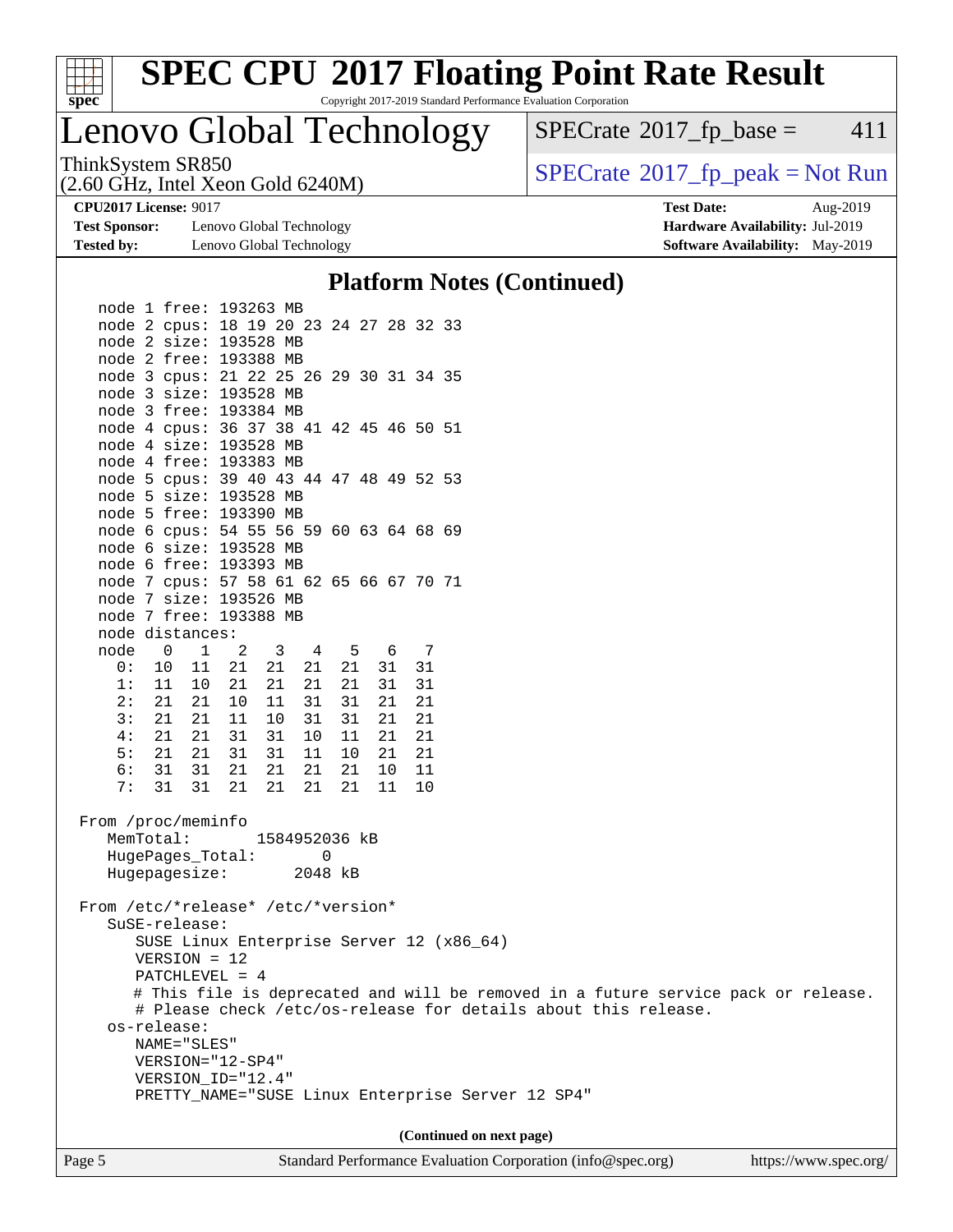

#### **[SPEC CPU](http://www.spec.org/auto/cpu2017/Docs/result-fields.html#SPECCPU2017FloatingPointRateResult)[2017 Floating Point Rate Result](http://www.spec.org/auto/cpu2017/Docs/result-fields.html#SPECCPU2017FloatingPointRateResult)** Copyright 2017-2019 Standard Performance Evaluation Corporation

### Lenovo Global Technology

 $SPECTate$ <sup>®</sup>[2017\\_fp\\_base =](http://www.spec.org/auto/cpu2017/Docs/result-fields.html#SPECrate2017fpbase) 411

(2.60 GHz, Intel Xeon Gold 6240M)

 $SPECTate$ <sup>®</sup>[2017\\_fp\\_peak = N](http://www.spec.org/auto/cpu2017/Docs/result-fields.html#SPECrate2017fppeak)ot Run

**[CPU2017 License:](http://www.spec.org/auto/cpu2017/Docs/result-fields.html#CPU2017License)** 9017 **[Test Date:](http://www.spec.org/auto/cpu2017/Docs/result-fields.html#TestDate)** Aug-2019

**[Test Sponsor:](http://www.spec.org/auto/cpu2017/Docs/result-fields.html#TestSponsor)** Lenovo Global Technology **[Hardware Availability:](http://www.spec.org/auto/cpu2017/Docs/result-fields.html#HardwareAvailability)** Jul-2019 **[Tested by:](http://www.spec.org/auto/cpu2017/Docs/result-fields.html#Testedby)** Lenovo Global Technology **[Software Availability:](http://www.spec.org/auto/cpu2017/Docs/result-fields.html#SoftwareAvailability)** May-2019

#### **[Platform Notes \(Continued\)](http://www.spec.org/auto/cpu2017/Docs/result-fields.html#PlatformNotes)**

 ID="sles" ANSI\_COLOR="0;32" CPE\_NAME="cpe:/o:suse:sles:12:sp4"

uname -a:

 Linux linux-9o83 4.12.14-94.41-default #1 SMP Wed Oct 31 12:25:04 UTC 2018 (3090901) x86\_64 x86\_64 x86\_64 GNU/Linux

Kernel self-reported vulnerability status:

 CVE-2017-5754 (Meltdown): Not affected CVE-2017-5753 (Spectre variant 1): Mitigation: \_\_user pointer sanitization CVE-2017-5715 (Spectre variant 2): Mitigation: Indirect Branch Restricted Speculation, IBPB, IBRS\_FW

run-level 3 Aug 10 04:50

 SPEC is set to: /home/cpu2017-1.0.5-ic19.0u4 Filesystem Type Size Used Avail Use% Mounted on /dev/sda2 btrfs 744G 134G 609G 18% /home

 Additional information from dmidecode follows. WARNING: Use caution when you interpret this section. The 'dmidecode' program reads system data which is "intended to allow hardware to be accurately determined", but the intent may not be met, as there are frequent changes to hardware, firmware, and the "DMTF SMBIOS" standard. BIOS Lenovo -[TEE141E-2.30]- 07/02/2019 Memory:

48x Samsung M393A4K40CB2-CVF 32 GB 2 rank 2933

(End of data from sysinfo program)

#### **[Compiler Version Notes](http://www.spec.org/auto/cpu2017/Docs/result-fields.html#CompilerVersionNotes)**

============================================================================== C | 519.lbm\_r(base) 538.imagick\_r(base) 544.nab\_r(base) ------------------------------------------------------------------------------ Intel(R) C Intel(R) 64 Compiler for applications running on Intel(R)  $64$ , Version 19.0.4.227 Build 20190416 Copyright (C) 1985-2019 Intel Corporation. All rights reserved. ------------------------------------------------------------------------------ ==============================================================================  $C++$  | 508.namd  $r(base)$  510.parest  $r(base)$ ------------------------------------------------------------------------------ Intel(R)  $C++$  Intel(R) 64 Compiler for applications running on Intel(R) 64, Version 19.0.4.227 Build 20190416 **(Continued on next page)**

| Page 6 | Standard Performance Evaluation Corporation (info@spec.org) | https://www.spec.org/ |
|--------|-------------------------------------------------------------|-----------------------|
|--------|-------------------------------------------------------------|-----------------------|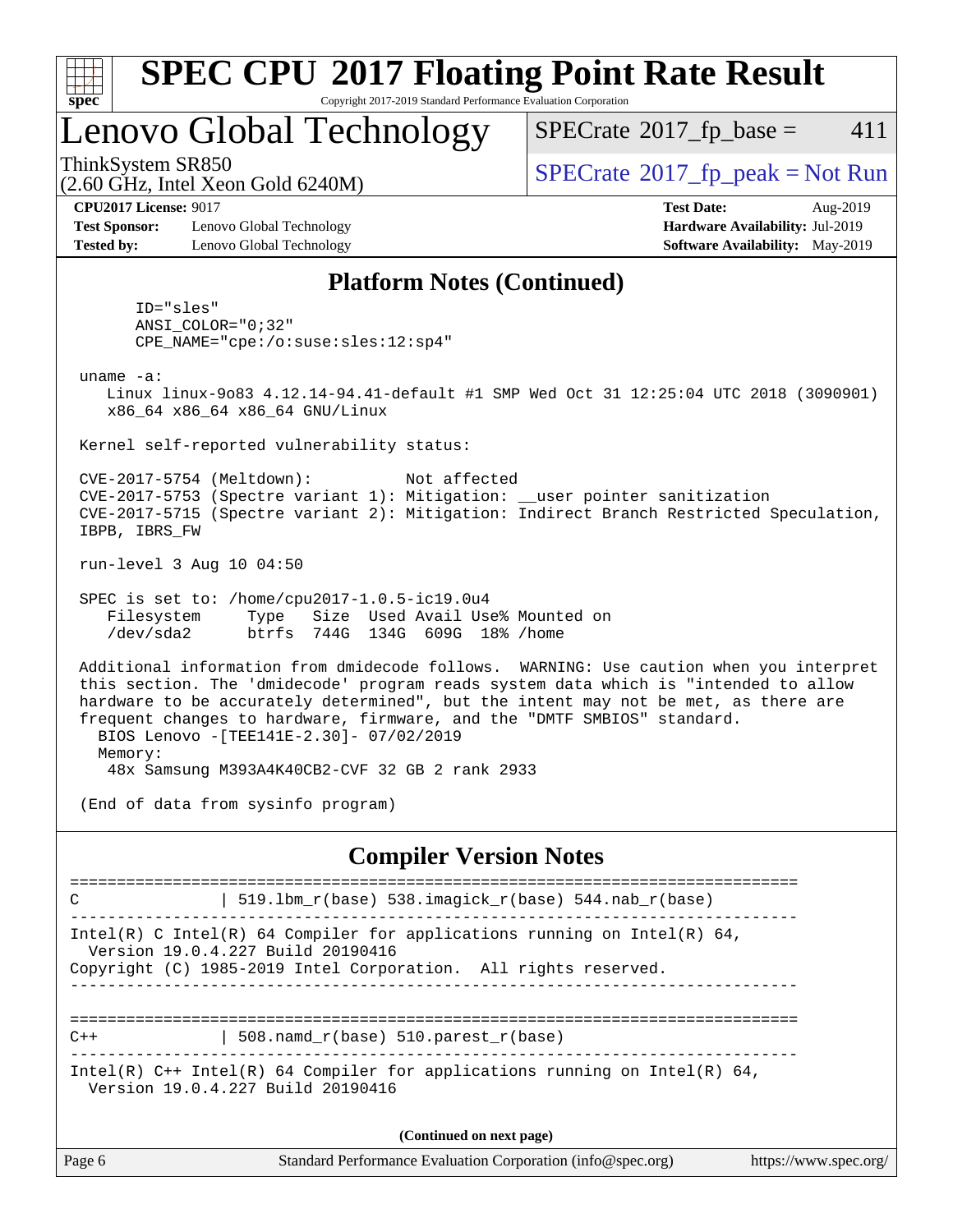

Copyright 2017-2019 Standard Performance Evaluation Corporation

# Lenovo Global Technology

 $SPECTate@2017_fp\_base = 411$ 

(2.60 GHz, Intel Xeon Gold 6240M)

ThinkSystem SR850<br>  $(2.60 \text{ GHz})$  Intel Xeon Gold 6240M)

**[Test Sponsor:](http://www.spec.org/auto/cpu2017/Docs/result-fields.html#TestSponsor)** Lenovo Global Technology **[Hardware Availability:](http://www.spec.org/auto/cpu2017/Docs/result-fields.html#HardwareAvailability)** Jul-2019 **[Tested by:](http://www.spec.org/auto/cpu2017/Docs/result-fields.html#Testedby)** Lenovo Global Technology **[Software Availability:](http://www.spec.org/auto/cpu2017/Docs/result-fields.html#SoftwareAvailability)** May-2019

**[CPU2017 License:](http://www.spec.org/auto/cpu2017/Docs/result-fields.html#CPU2017License)** 9017 **[Test Date:](http://www.spec.org/auto/cpu2017/Docs/result-fields.html#TestDate)** Aug-2019

#### **[Compiler Version Notes \(Continued\)](http://www.spec.org/auto/cpu2017/Docs/result-fields.html#CompilerVersionNotes)**

| Copyright (C) 1985-2019 Intel Corporation. All rights reserved.                                                                                                                                                                                                                                                                                                                                                                                                                                                                                                    |
|--------------------------------------------------------------------------------------------------------------------------------------------------------------------------------------------------------------------------------------------------------------------------------------------------------------------------------------------------------------------------------------------------------------------------------------------------------------------------------------------------------------------------------------------------------------------|
|                                                                                                                                                                                                                                                                                                                                                                                                                                                                                                                                                                    |
| $ $ 511.povray_r(base) 526.blender_r(base)<br>C++, C                                                                                                                                                                                                                                                                                                                                                                                                                                                                                                               |
| Intel(R) C++ Intel(R) 64 Compiler for applications running on Intel(R) 64,<br>Version 19.0.4.227 Build 20190416<br>Copyright (C) 1985-2019 Intel Corporation. All rights reserved.<br>Intel(R) C Intel(R) 64 Compiler for applications running on Intel(R) 64,<br>Version 19.0.4.227 Build 20190416<br>Copyright (C) 1985-2019 Intel Corporation. All rights reserved.                                                                                                                                                                                             |
| C++, C, Fortran   507.cactuBSSN_r(base)                                                                                                                                                                                                                                                                                                                                                                                                                                                                                                                            |
| Intel(R) $C++$ Intel(R) 64 Compiler for applications running on Intel(R) 64,<br>Version 19.0.4.227 Build 20190416<br>Copyright (C) 1985-2019 Intel Corporation. All rights reserved.<br>Intel(R) C Intel(R) 64 Compiler for applications running on Intel(R) 64,<br>Version 19.0.4.227 Build 20190416<br>Copyright (C) 1985-2019 Intel Corporation. All rights reserved.<br>Intel(R) Fortran Intel(R) 64 Compiler for applications running on Intel(R)<br>64, Version 19.0.4.227 Build 20190416<br>Copyright (C) 1985-2019 Intel Corporation. All rights reserved. |
| $\vert$ 503.bwaves_r(base) 549.fotonik3d_r(base) 554.roms_r(base)<br>Fortran                                                                                                                                                                                                                                                                                                                                                                                                                                                                                       |
| $Intel(R)$ Fortran Intel(R) 64 Compiler for applications running on Intel(R)<br>64, Version 19.0.4.227 Build 20190416<br>Copyright (C) 1985-2019 Intel Corporation. All rights reserved.                                                                                                                                                                                                                                                                                                                                                                           |
| Fortran, $C$   521.wrf_r(base) 527.cam4_r(base)                                                                                                                                                                                                                                                                                                                                                                                                                                                                                                                    |
| Intel(R) Fortran Intel(R) 64 Compiler for applications running on Intel(R)<br>64, Version 19.0.4.227 Build 20190416<br>Copyright (C) 1985-2019 Intel Corporation. All rights reserved.<br>Intel(R) C Intel(R) 64 Compiler for applications running on Intel(R) 64,<br>Version 19.0.4.227 Build 20190416<br>Copyright (C) 1985-2019 Intel Corporation. All rights reserved.                                                                                                                                                                                         |
|                                                                                                                                                                                                                                                                                                                                                                                                                                                                                                                                                                    |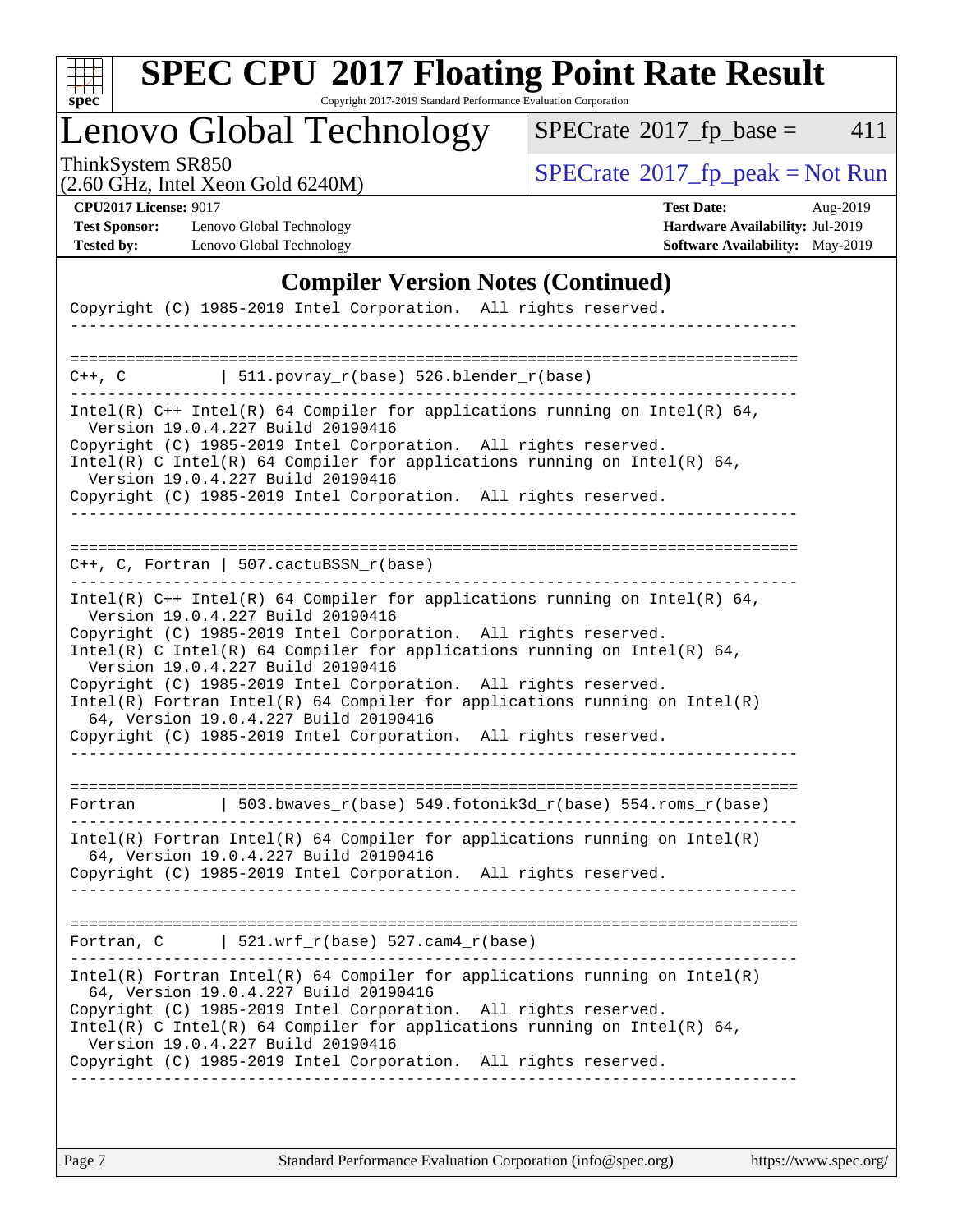

#### **[SPEC CPU](http://www.spec.org/auto/cpu2017/Docs/result-fields.html#SPECCPU2017FloatingPointRateResult)[2017 Floating Point Rate Result](http://www.spec.org/auto/cpu2017/Docs/result-fields.html#SPECCPU2017FloatingPointRateResult)** Copyright 2017-2019 Standard Performance Evaluation Corporation

### Lenovo Global Technology

 $SPECTate@2017<sub>fr</sub> base = 411$ 

ThinkSystem SR850<br>  $\begin{array}{c}\n\text{SPECrate} \textcircled{2017\_fp\_peak} = \text{Not Run} \\
\text{SPECrate} \textcircled{2017\_fp\_peak} = \text{Not Run} \\
\end{array}$  $\begin{array}{c}\n\text{SPECrate} \textcircled{2017\_fp\_peak} = \text{Not Run} \\
\text{SPECrate} \textcircled{2017\_fp\_peak} = \text{Not Run} \\
\end{array}$  $\begin{array}{c}\n\text{SPECrate} \textcircled{2017\_fp\_peak} = \text{Not Run} \\
\text{SPECrate} \textcircled{2017\_fp\_peak} = \text{Not Run} \\
\end{array}$ 

(2.60 GHz, Intel Xeon Gold 6240M)

**[Test Sponsor:](http://www.spec.org/auto/cpu2017/Docs/result-fields.html#TestSponsor)** Lenovo Global Technology **[Hardware Availability:](http://www.spec.org/auto/cpu2017/Docs/result-fields.html#HardwareAvailability)** Jul-2019 **[Tested by:](http://www.spec.org/auto/cpu2017/Docs/result-fields.html#Testedby)** Lenovo Global Technology **[Software Availability:](http://www.spec.org/auto/cpu2017/Docs/result-fields.html#SoftwareAvailability)** May-2019

**[CPU2017 License:](http://www.spec.org/auto/cpu2017/Docs/result-fields.html#CPU2017License)** 9017 **[Test Date:](http://www.spec.org/auto/cpu2017/Docs/result-fields.html#TestDate)** Aug-2019

### **[Base Compiler Invocation](http://www.spec.org/auto/cpu2017/Docs/result-fields.html#BaseCompilerInvocation)**

[C benchmarks](http://www.spec.org/auto/cpu2017/Docs/result-fields.html#Cbenchmarks): [icc -m64 -std=c11](http://www.spec.org/cpu2017/results/res2019q3/cpu2017-20190819-17030.flags.html#user_CCbase_intel_icc_64bit_c11_33ee0cdaae7deeeab2a9725423ba97205ce30f63b9926c2519791662299b76a0318f32ddfffdc46587804de3178b4f9328c46fa7c2b0cd779d7a61945c91cd35)

[C++ benchmarks:](http://www.spec.org/auto/cpu2017/Docs/result-fields.html#CXXbenchmarks) [icpc -m64](http://www.spec.org/cpu2017/results/res2019q3/cpu2017-20190819-17030.flags.html#user_CXXbase_intel_icpc_64bit_4ecb2543ae3f1412ef961e0650ca070fec7b7afdcd6ed48761b84423119d1bf6bdf5cad15b44d48e7256388bc77273b966e5eb805aefd121eb22e9299b2ec9d9)

[Fortran benchmarks:](http://www.spec.org/auto/cpu2017/Docs/result-fields.html#Fortranbenchmarks) [ifort -m64](http://www.spec.org/cpu2017/results/res2019q3/cpu2017-20190819-17030.flags.html#user_FCbase_intel_ifort_64bit_24f2bb282fbaeffd6157abe4f878425411749daecae9a33200eee2bee2fe76f3b89351d69a8130dd5949958ce389cf37ff59a95e7a40d588e8d3a57e0c3fd751)

[Benchmarks using both Fortran and C](http://www.spec.org/auto/cpu2017/Docs/result-fields.html#BenchmarksusingbothFortranandC): [ifort -m64](http://www.spec.org/cpu2017/results/res2019q3/cpu2017-20190819-17030.flags.html#user_CC_FCbase_intel_ifort_64bit_24f2bb282fbaeffd6157abe4f878425411749daecae9a33200eee2bee2fe76f3b89351d69a8130dd5949958ce389cf37ff59a95e7a40d588e8d3a57e0c3fd751) [icc -m64 -std=c11](http://www.spec.org/cpu2017/results/res2019q3/cpu2017-20190819-17030.flags.html#user_CC_FCbase_intel_icc_64bit_c11_33ee0cdaae7deeeab2a9725423ba97205ce30f63b9926c2519791662299b76a0318f32ddfffdc46587804de3178b4f9328c46fa7c2b0cd779d7a61945c91cd35)

[Benchmarks using both C and C++:](http://www.spec.org/auto/cpu2017/Docs/result-fields.html#BenchmarksusingbothCandCXX) [icpc -m64](http://www.spec.org/cpu2017/results/res2019q3/cpu2017-20190819-17030.flags.html#user_CC_CXXbase_intel_icpc_64bit_4ecb2543ae3f1412ef961e0650ca070fec7b7afdcd6ed48761b84423119d1bf6bdf5cad15b44d48e7256388bc77273b966e5eb805aefd121eb22e9299b2ec9d9) [icc -m64 -std=c11](http://www.spec.org/cpu2017/results/res2019q3/cpu2017-20190819-17030.flags.html#user_CC_CXXbase_intel_icc_64bit_c11_33ee0cdaae7deeeab2a9725423ba97205ce30f63b9926c2519791662299b76a0318f32ddfffdc46587804de3178b4f9328c46fa7c2b0cd779d7a61945c91cd35)

[Benchmarks using Fortran, C, and C++](http://www.spec.org/auto/cpu2017/Docs/result-fields.html#BenchmarksusingFortranCandCXX): [icpc -m64](http://www.spec.org/cpu2017/results/res2019q3/cpu2017-20190819-17030.flags.html#user_CC_CXX_FCbase_intel_icpc_64bit_4ecb2543ae3f1412ef961e0650ca070fec7b7afdcd6ed48761b84423119d1bf6bdf5cad15b44d48e7256388bc77273b966e5eb805aefd121eb22e9299b2ec9d9) [icc -m64 -std=c11](http://www.spec.org/cpu2017/results/res2019q3/cpu2017-20190819-17030.flags.html#user_CC_CXX_FCbase_intel_icc_64bit_c11_33ee0cdaae7deeeab2a9725423ba97205ce30f63b9926c2519791662299b76a0318f32ddfffdc46587804de3178b4f9328c46fa7c2b0cd779d7a61945c91cd35) [ifort -m64](http://www.spec.org/cpu2017/results/res2019q3/cpu2017-20190819-17030.flags.html#user_CC_CXX_FCbase_intel_ifort_64bit_24f2bb282fbaeffd6157abe4f878425411749daecae9a33200eee2bee2fe76f3b89351d69a8130dd5949958ce389cf37ff59a95e7a40d588e8d3a57e0c3fd751)

### **[Base Portability Flags](http://www.spec.org/auto/cpu2017/Docs/result-fields.html#BasePortabilityFlags)**

 503.bwaves\_r: [-DSPEC\\_LP64](http://www.spec.org/cpu2017/results/res2019q3/cpu2017-20190819-17030.flags.html#suite_basePORTABILITY503_bwaves_r_DSPEC_LP64) 507.cactuBSSN\_r: [-DSPEC\\_LP64](http://www.spec.org/cpu2017/results/res2019q3/cpu2017-20190819-17030.flags.html#suite_basePORTABILITY507_cactuBSSN_r_DSPEC_LP64) 508.namd\_r: [-DSPEC\\_LP64](http://www.spec.org/cpu2017/results/res2019q3/cpu2017-20190819-17030.flags.html#suite_basePORTABILITY508_namd_r_DSPEC_LP64) 510.parest\_r: [-DSPEC\\_LP64](http://www.spec.org/cpu2017/results/res2019q3/cpu2017-20190819-17030.flags.html#suite_basePORTABILITY510_parest_r_DSPEC_LP64) 511.povray\_r: [-DSPEC\\_LP64](http://www.spec.org/cpu2017/results/res2019q3/cpu2017-20190819-17030.flags.html#suite_basePORTABILITY511_povray_r_DSPEC_LP64) 519.lbm\_r: [-DSPEC\\_LP64](http://www.spec.org/cpu2017/results/res2019q3/cpu2017-20190819-17030.flags.html#suite_basePORTABILITY519_lbm_r_DSPEC_LP64) 521.wrf\_r: [-DSPEC\\_LP64](http://www.spec.org/cpu2017/results/res2019q3/cpu2017-20190819-17030.flags.html#suite_basePORTABILITY521_wrf_r_DSPEC_LP64) [-DSPEC\\_CASE\\_FLAG](http://www.spec.org/cpu2017/results/res2019q3/cpu2017-20190819-17030.flags.html#b521.wrf_r_baseCPORTABILITY_DSPEC_CASE_FLAG) [-convert big\\_endian](http://www.spec.org/cpu2017/results/res2019q3/cpu2017-20190819-17030.flags.html#user_baseFPORTABILITY521_wrf_r_convert_big_endian_c3194028bc08c63ac5d04de18c48ce6d347e4e562e8892b8bdbdc0214820426deb8554edfa529a3fb25a586e65a3d812c835984020483e7e73212c4d31a38223) 526.blender\_r: [-DSPEC\\_LP64](http://www.spec.org/cpu2017/results/res2019q3/cpu2017-20190819-17030.flags.html#suite_basePORTABILITY526_blender_r_DSPEC_LP64) [-DSPEC\\_LINUX](http://www.spec.org/cpu2017/results/res2019q3/cpu2017-20190819-17030.flags.html#b526.blender_r_baseCPORTABILITY_DSPEC_LINUX) [-funsigned-char](http://www.spec.org/cpu2017/results/res2019q3/cpu2017-20190819-17030.flags.html#user_baseCPORTABILITY526_blender_r_force_uchar_40c60f00ab013830e2dd6774aeded3ff59883ba5a1fc5fc14077f794d777847726e2a5858cbc7672e36e1b067e7e5c1d9a74f7176df07886a243d7cc18edfe67) 527.cam4\_r: [-DSPEC\\_LP64](http://www.spec.org/cpu2017/results/res2019q3/cpu2017-20190819-17030.flags.html#suite_basePORTABILITY527_cam4_r_DSPEC_LP64) [-DSPEC\\_CASE\\_FLAG](http://www.spec.org/cpu2017/results/res2019q3/cpu2017-20190819-17030.flags.html#b527.cam4_r_baseCPORTABILITY_DSPEC_CASE_FLAG) 538.imagick\_r: [-DSPEC\\_LP64](http://www.spec.org/cpu2017/results/res2019q3/cpu2017-20190819-17030.flags.html#suite_basePORTABILITY538_imagick_r_DSPEC_LP64) 544.nab\_r: [-DSPEC\\_LP64](http://www.spec.org/cpu2017/results/res2019q3/cpu2017-20190819-17030.flags.html#suite_basePORTABILITY544_nab_r_DSPEC_LP64) 549.fotonik3d\_r: [-DSPEC\\_LP64](http://www.spec.org/cpu2017/results/res2019q3/cpu2017-20190819-17030.flags.html#suite_basePORTABILITY549_fotonik3d_r_DSPEC_LP64) 554.roms\_r: [-DSPEC\\_LP64](http://www.spec.org/cpu2017/results/res2019q3/cpu2017-20190819-17030.flags.html#suite_basePORTABILITY554_roms_r_DSPEC_LP64)

### **[Base Optimization Flags](http://www.spec.org/auto/cpu2017/Docs/result-fields.html#BaseOptimizationFlags)**

[C benchmarks](http://www.spec.org/auto/cpu2017/Docs/result-fields.html#Cbenchmarks):

[-xCORE-AVX2](http://www.spec.org/cpu2017/results/res2019q3/cpu2017-20190819-17030.flags.html#user_CCbase_f-xCORE-AVX2) [-ipo](http://www.spec.org/cpu2017/results/res2019q3/cpu2017-20190819-17030.flags.html#user_CCbase_f-ipo) [-O3](http://www.spec.org/cpu2017/results/res2019q3/cpu2017-20190819-17030.flags.html#user_CCbase_f-O3) [-no-prec-div](http://www.spec.org/cpu2017/results/res2019q3/cpu2017-20190819-17030.flags.html#user_CCbase_f-no-prec-div) [-qopt-prefetch](http://www.spec.org/cpu2017/results/res2019q3/cpu2017-20190819-17030.flags.html#user_CCbase_f-qopt-prefetch) [-ffinite-math-only](http://www.spec.org/cpu2017/results/res2019q3/cpu2017-20190819-17030.flags.html#user_CCbase_f_finite_math_only_cb91587bd2077682c4b38af759c288ed7c732db004271a9512da14a4f8007909a5f1427ecbf1a0fb78ff2a814402c6114ac565ca162485bbcae155b5e4258871) [-qopt-mem-layout-trans=4](http://www.spec.org/cpu2017/results/res2019q3/cpu2017-20190819-17030.flags.html#user_CCbase_f-qopt-mem-layout-trans_fa39e755916c150a61361b7846f310bcdf6f04e385ef281cadf3647acec3f0ae266d1a1d22d972a7087a248fd4e6ca390a3634700869573d231a252c784941a8)

[C++ benchmarks:](http://www.spec.org/auto/cpu2017/Docs/result-fields.html#CXXbenchmarks) [-xCORE-AVX2](http://www.spec.org/cpu2017/results/res2019q3/cpu2017-20190819-17030.flags.html#user_CXXbase_f-xCORE-AVX2) [-ipo](http://www.spec.org/cpu2017/results/res2019q3/cpu2017-20190819-17030.flags.html#user_CXXbase_f-ipo) [-O3](http://www.spec.org/cpu2017/results/res2019q3/cpu2017-20190819-17030.flags.html#user_CXXbase_f-O3) [-no-prec-div](http://www.spec.org/cpu2017/results/res2019q3/cpu2017-20190819-17030.flags.html#user_CXXbase_f-no-prec-div) [-qopt-prefetch](http://www.spec.org/cpu2017/results/res2019q3/cpu2017-20190819-17030.flags.html#user_CXXbase_f-qopt-prefetch) [-ffinite-math-only](http://www.spec.org/cpu2017/results/res2019q3/cpu2017-20190819-17030.flags.html#user_CXXbase_f_finite_math_only_cb91587bd2077682c4b38af759c288ed7c732db004271a9512da14a4f8007909a5f1427ecbf1a0fb78ff2a814402c6114ac565ca162485bbcae155b5e4258871)

**(Continued on next page)**

Page 8 Standard Performance Evaluation Corporation [\(info@spec.org\)](mailto:info@spec.org) <https://www.spec.org/>